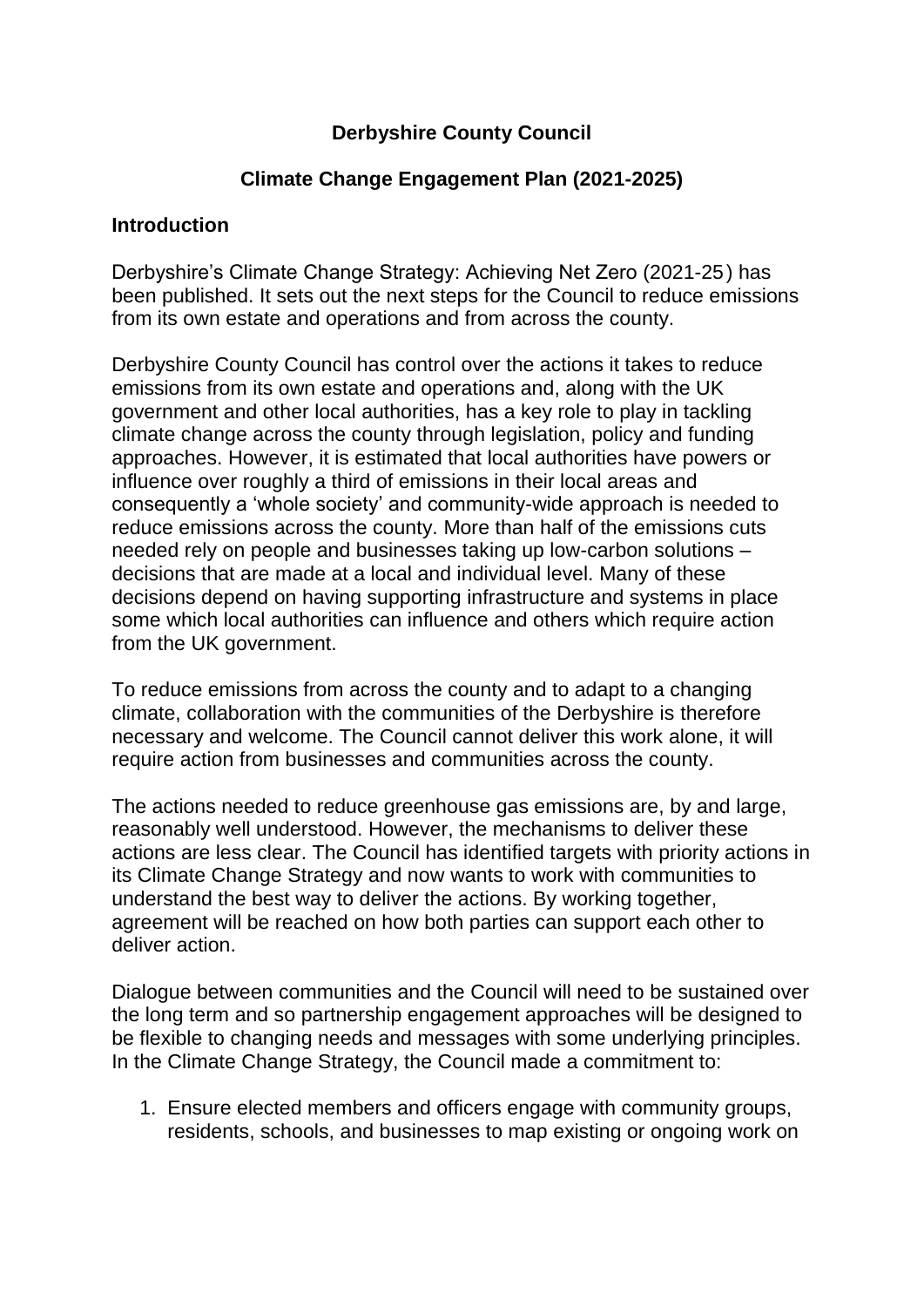climate change and to identify and understand the role that Derbyshire County Council can play in supporting these activities

- 2. Explore the success and viability of different engagement methods to coproduce solutions (e.g. large group discussions, digital platforms and mobile applications, gamification and the arts and education)
- 3. Work with partners such as businesses, the private sector and the Local Authority Energy Partnership to develop demonstrator projects to be used to build understanding on retrofitting buildings and decentralised energy systems.

In developing this Plan, consideration has also been given to the findings and recommendations of the Climate Assembly UK set out in the report '*The path to net zero'*. A number of themes emerged to underpin the UK's approach to achieving net zero which this plan aims to emulate. In summary, key themes are:

- **Education and information**: There is a need for information and education about climate change for everyone
- **Fairness:** The solutions to climate change are neither easy nor free but they need to be fair
- **Freedom and choice:** It is important to maintain, where possible, freedom and choice for both individuals and local areas so they can choose the solutions that work best for them
- **Co-benefits:** Tackling climate change could bring many advantages and co-benefits and the UK should take advantage of these potential rewards
- **Nature**: We need to protect and restore our natural environment and our access to it.

# **Guiding Principles**

In engaging communities about climate change and climate action, Derbyshire County Council will ensure:

- Its approach is inclusive and accessible to all
- That its actions do not end up broadening inequalities or lead to undesired outcomes but creates a better future for present and future generations
- There is a widespread societal dialogue on climate change
- It is open and transparent to make sure people can see and understand its actions
- It is aspirational using expert knowledge to guide it and to promote the many co-benefits of climate action
- It spends money wisely making the best use of its resources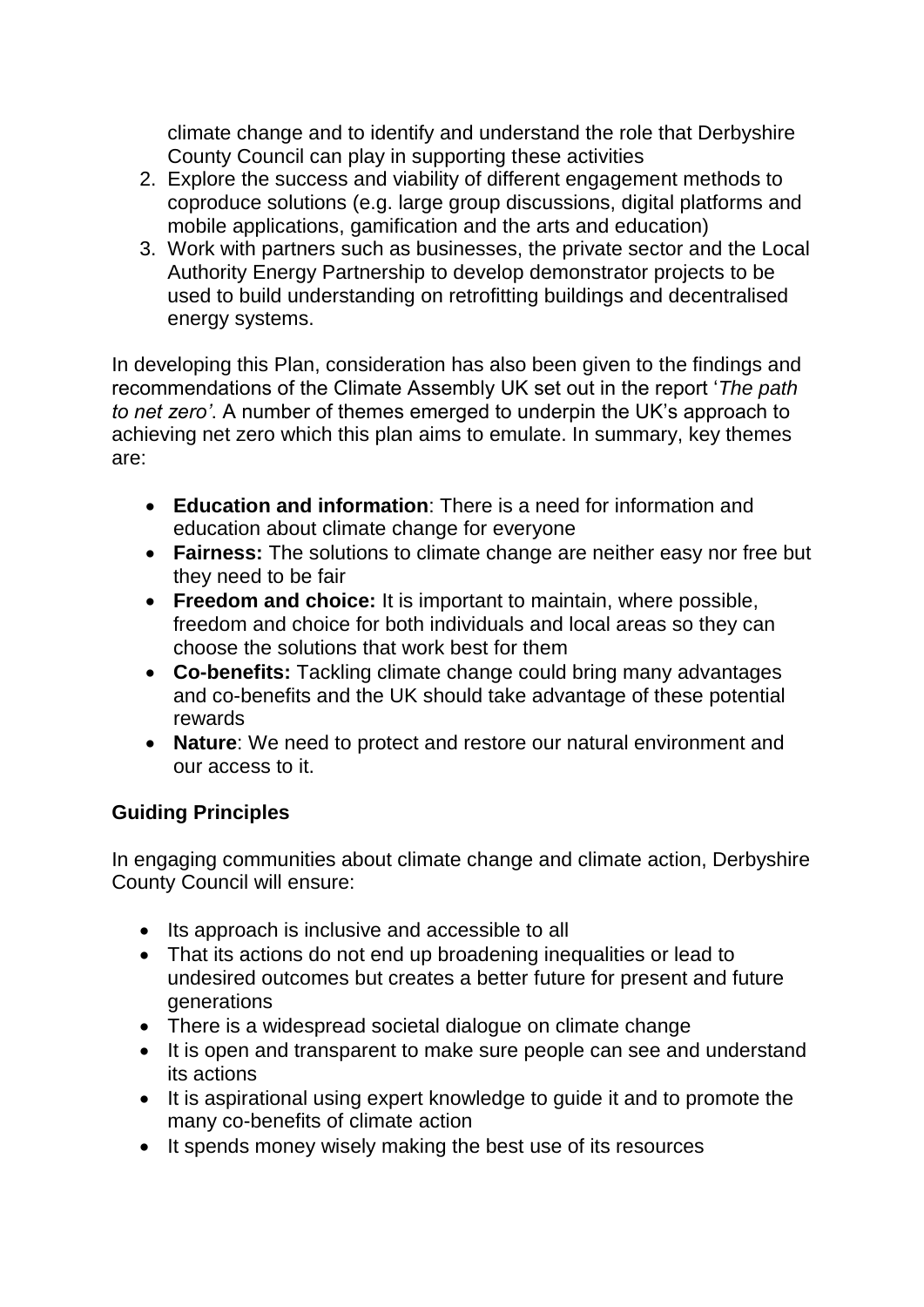## **Engagement Process**

This plan sets out how the Council will engage with its communities to agree the delivery mechanisms.

It is proposed that a two-stage engagement process is undertaken:

Stage 1: Seek support for the Council's proposals for community engagement about the delivery mechanisms of climate action (i.e. the engagement process proposed)

Stage 2: Engage with communities to agree the project delivery mechanisms for relevant actions set out in the Climate Change Strategy: Achieving Net Zero (2021-2025)

The Council will continue to communicate crucial climate messages and information to Derbyshire residents and businesses recognising that not everybody will want, or have the capacity, to be involved more deeply in climate action. Many people will be more focused on improving the thermal comfort of their home or living a healthier lifestyle rather than tackling climate change, so it is important to understand the drivers and interests of the groups we are engaging. The messaging for individual projects should recognise this with the aim that all residents and businesses will have some level of engagement, either directly or indirectly, in the climate change agenda. The Plan is complemented by the County Council's internal Climate Change Communications Package and the two should be considered together.

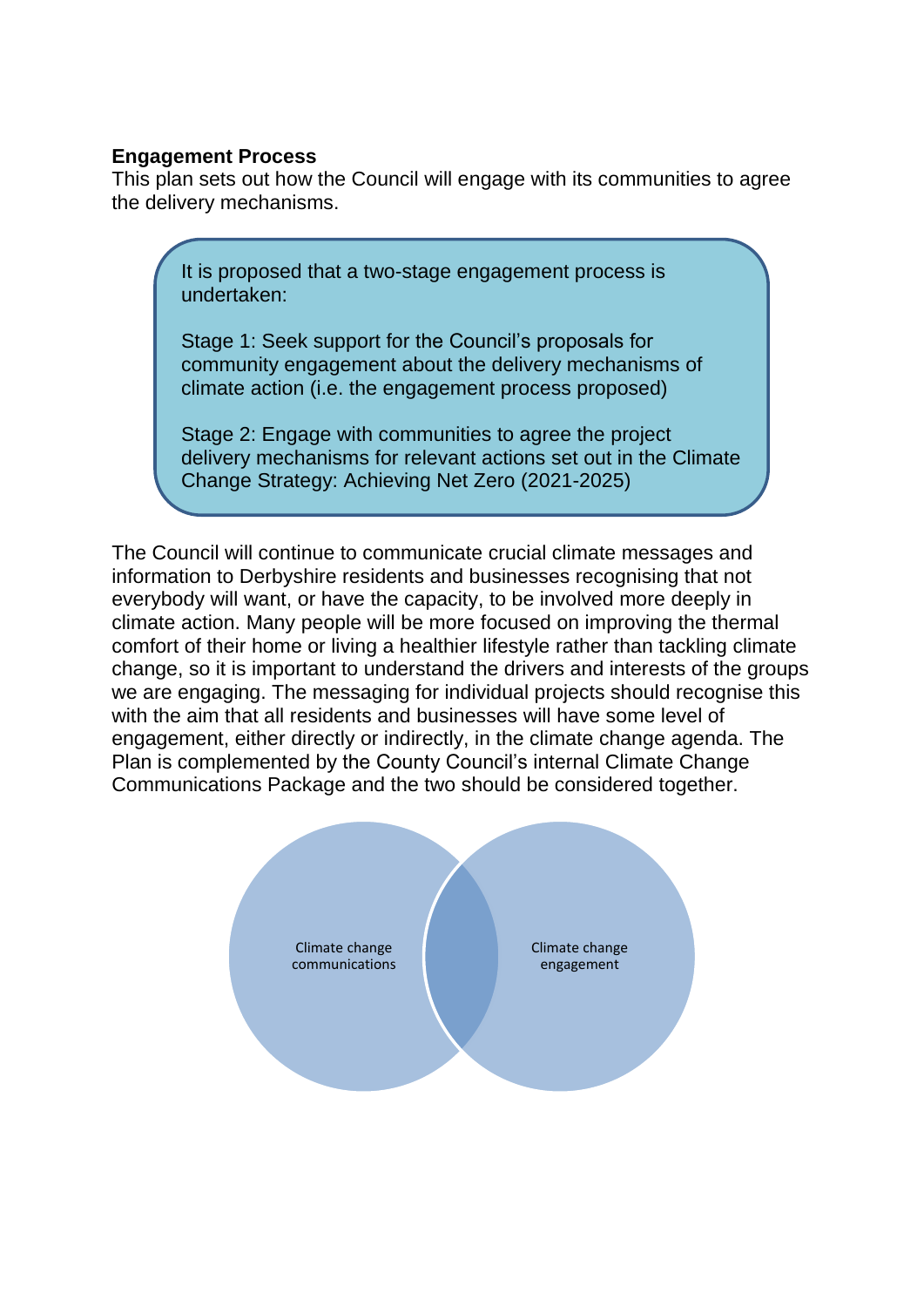

### **Key stakeholders**

Local authorities currently have no statutory responsibility to tackle climate change other than through the planning system. However, the Council recognises it has a key role, as a community leader, to lead and support the work to tackle climate change. Key stakeholders to be included in the delivery of the Climate change Strategy are identified below.

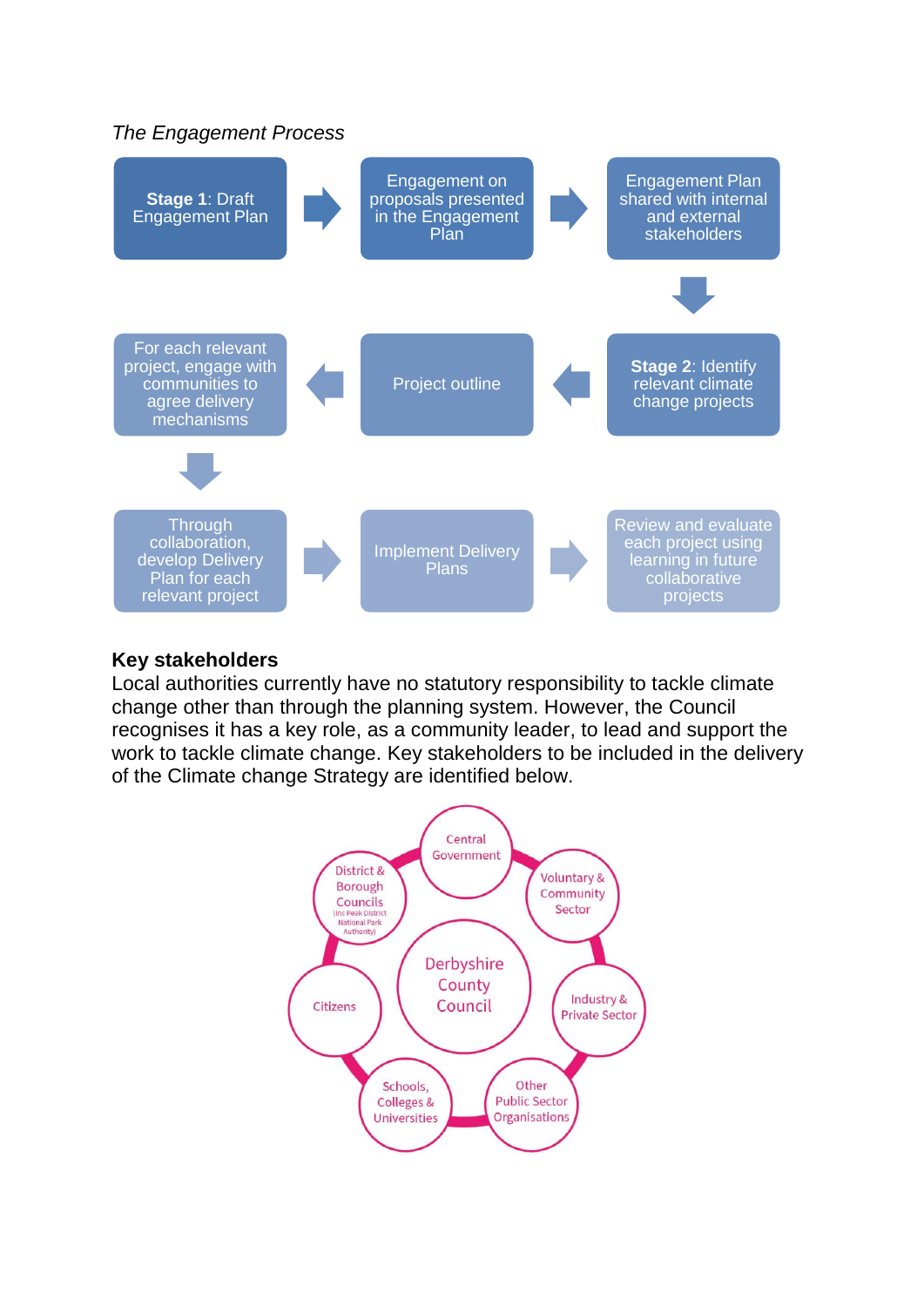## **Engagement Approach**

The *Local Authorities and the Sixth Carbon Budget* report identifies five key types of engagement with different levels of ownership which it is expected hoped will be covered through a combination of the Communication Plan and the Engagement Plan.



- 1. Informing One way, information provision
- 2. Consulting Statutory consultations on already developed plans and proposals
- 3. Involving Directly working with people to understand their views and needs e.g. Climate Commissions
- 4. Co-design working together with people at a local level or interest groups to design solutions and projects
- 5. Empowering Handing over the power and co-creating schemes to tackle a problem or deliver a solution.

### **Engagement Methods**

| Informing  | Press releases                                           |
|------------|----------------------------------------------------------|
|            | Social media                                             |
|            | Local Authority Energy Partnership communication service |
| Consulting | <b>Citizen's Panels</b>                                  |
|            | Public consultations (on-line)                           |
|            | Derbyshire Youth Network                                 |
|            | Focus groups                                             |
| Involving  | Community groups and forums                              |
|            | Focus groups                                             |
| Co-design  | Community groups and forums                              |
|            | Focus groups                                             |
| Empowering | Community groups and forums                              |

A Thriving Communities approach will be taken whereby, if, in the course of the engagement and delivery process, the communities involved decide that they would like to carry out an additional project related to the action, then any request of the Council for additional support would be considered. This would need to be considered on a case by case basis as the nature of what communities might wish to undertake independently of the Council is unknown.